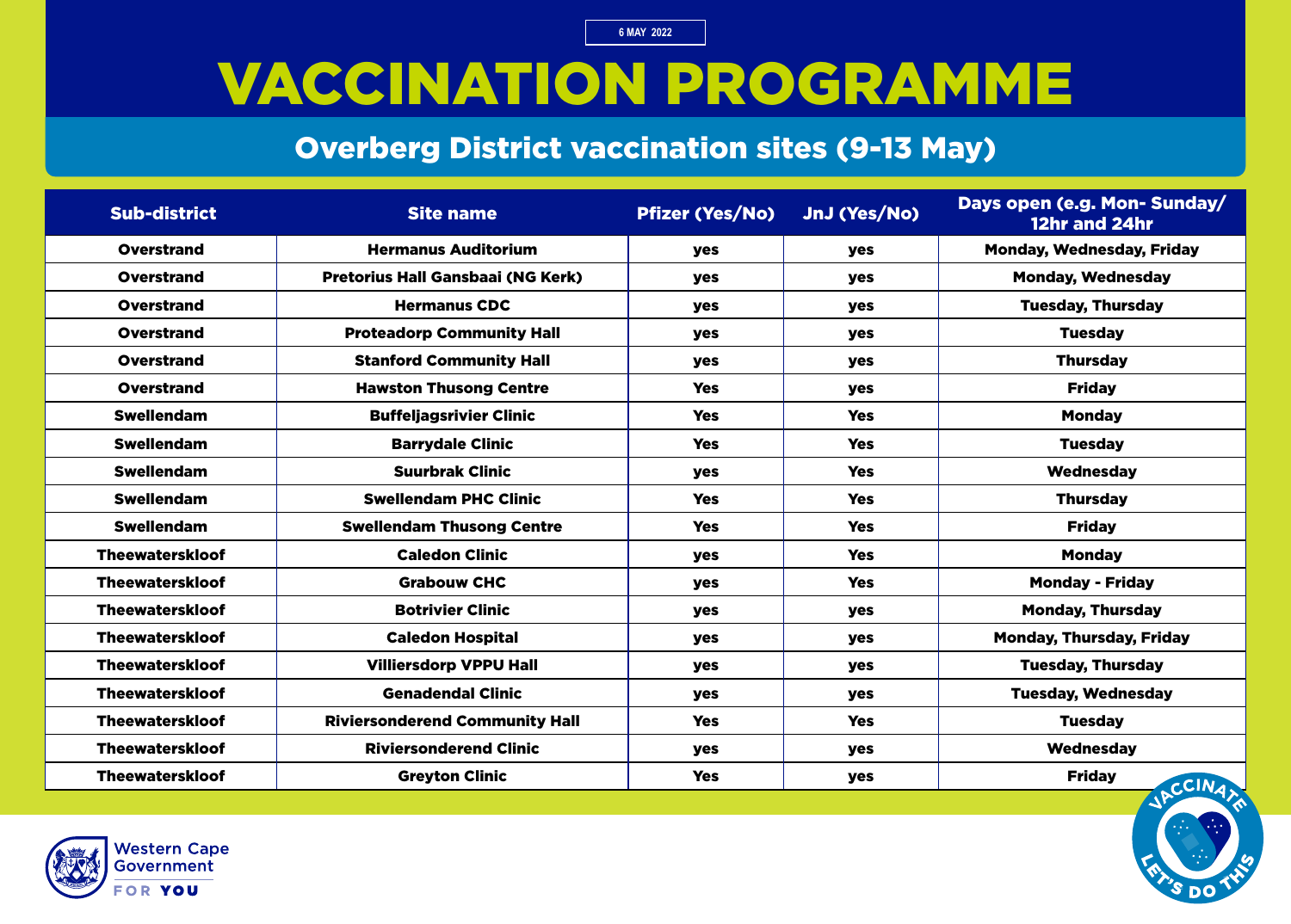# VACCINATION PROGRAMME

### Cape Winelands District vaccination sites (9-13 May)

**6 MAY 2022**

| <b>Sub-district</b>  | <b>Site name</b>                      | <b>Pfizer (Yes/No)</b> | JnJ (Yes/No) | Days open (e.g. Mon- Sunday/<br>12hr and 24hr |
|----------------------|---------------------------------------|------------------------|--------------|-----------------------------------------------|
| <b>Breede Valley</b> | <b>De Doorns Clinic</b>               | <b>yes</b>             | yes          | <b>Monday - Friday</b>                        |
| <b>Breede Valley</b> | <b>Empilisweni (Worcester) Clinic</b> | <b>yes</b>             | yes          | <b>Monday - Friday</b>                        |
| <b>Breede Valley</b> | <b>Rawsonville Clinic</b>             | <b>yes</b>             | yes          | <b>Monday - Friday</b>                        |
| <b>Breede Valley</b> | <b>Worcester Town Hall</b>            | <b>yes</b>             | yes          | <b>Tuesday &amp; Thursday</b>                 |
| <b>Breede Valley</b> | <b>Touws River Clinic</b>             | <b>yes</b>             | yes          | <b>Monday - Friday</b>                        |
| <b>Breede Valley</b> | <b>Orchard Clinic</b>                 | yes                    | yes          | <b>Monday - Friday</b>                        |
| <b>Breede Valley</b> | <b>Sandhills Clinic</b>               | <b>yes</b>             | yes          | <b>Monday - Friday</b>                        |
| <b>Breede Valley</b> | <b>Worcester CDC</b>                  | yes                    | yes          | <b>Monday - Friday</b>                        |
| <b>Drakenstein</b>   | <b>Dalvale Clinic</b>                 | <b>yes</b>             | yes          | <b>Tuesday</b>                                |
| <b>Drakenstein</b>   | <b>Gouda Clinic</b>                   | yes                    | yes          | <b>Monday - Friday</b>                        |
| <b>Drakenstein</b>   | <b>Huis McCrone Clinic</b>            | <b>yes</b>             | <b>yes</b>   | <b>Friday</b>                                 |
| <b>Drakenstein</b>   | <b>Klein Drakenstein Clinic</b>       | <b>yes</b>             | yes          | <b>Friday</b>                                 |
| <b>Drakenstein</b>   | <b>Mbekweni CDC</b>                   | yes                    | yes          | <b>Friday</b>                                 |
| <b>Drakenstein</b>   | <b>Nieuwedrift Clinic</b>             | <b>yes</b>             | yes          | <b>Monday - Friday</b>                        |
| <b>Drakenstein</b>   | <b>Patriot Plein Clinic</b>           | <b>yes</b>             | yes          | <b>Thursday</b>                               |
| <b>Drakenstein</b>   | <b>Saron Clinic</b>                   | <b>yes</b>             | <b>yes</b>   | <b>Friday</b>                                 |
| <b>Drakenstein</b>   | <b>Soetendal Clinic</b>               | yes                    | yes          | <b>Friday</b>                                 |
| <b>Drakenstein</b>   | <b>Phola Park Clinic</b>              | yes                    | yes          | <b>Friday</b>                                 |
| <b>Drakenstein</b>   | <b>Simondium Clinic</b>               | yes                    | yes          | <b>Monday - Friday</b>                        |
| <b>Drakenstein</b>   | <b>Wellington CDC</b>                 | yes                    | yes          | <b>Friday</b>                                 |
| <b>Drakenstein</b>   | <b>TC Newman CDC</b>                  | yes                    | yes          | <b>Monday - Friday</b>                        |
| <b>Drakenstein</b>   | <b>Windmeul Clinic</b>                | yes                    | yes          | <b>Monday - Friday</b>                        |
| <b>Drakenstein</b>   | <b>Shoprite Paarl</b>                 | yes                    | yes          | <b>Monday - Friday</b>                        |
| <b>Langeberg</b>     | <b>Bergsig Clinic</b>                 | yes                    | yes          | <b>Friday</b>                                 |
| <b>Langeberg</b>     | <b>Cogmans Kloof Clinic</b>           | <b>yes</b>             | <b>yes</b>   | <b>Tuesday</b>                                |
| <b>Langeberg</b>     | <b>Happy Valley Clinic</b>            | <b>Yes</b>             | yes          | <b>Thursday</b>                               |
| Langeberg            | <b>McGregor Clinic</b>                | yes                    | <b>yes</b>   | <b>Wednesday</b>                              |
| <b>Langeberg</b>     | <b>Montagu Clinic</b>                 | yes                    | yes          | <b>Monday - Friday</b>                        |
| <b>Langeberg</b>     | <b>Chris Van Zyl Hall</b>             | yes                    | <b>yes</b>   | <b>Thursday</b>                               |
| <b>Langeberg</b>     | <b>Old Thatch Roof Clinic</b>         | yes                    | yes          | <b>Monday - Friday</b>                        |
| <b>Stellenbosch</b>  | <b>Cloetesville CDC</b>               | yes                    | yes          | <b>Monday - Friday</b>                        |
| <b>Stellenbosch</b>  | <b>Don and Pat Bilton Clinic</b>      | yes                    | yes          | <b>Monday &amp; Wednesday</b>                 |
| <b>Stellenbosch</b>  | <b>Groendal Clinic</b>                | yes                    | yes          | <b>Monday - Friday</b>                        |
| <b>Stellenbosch</b>  | <b>Idas Valley Clinic</b>             | yes                    | yes          | <b>Monday - Friday</b>                        |
| <b>Stellenbosch</b>  | <b>Kayamandi Clinic</b>               | yes                    | yes          | <b>Monday - Friday</b>                        |
| <b>Stellenbosch</b>  | <b>Klapmuts Clinic</b>                | <b>yes</b>             | <b>yes</b>   | <b>Monday - Friday</b>                        |
| <b>Stellenbosch</b>  | <b>Kylemore Clinic</b>                | yes                    | yes          | <b>Thursday</b>                               |
| <b>Stellenbosch</b>  | <b>Stellenbosch Hospital</b>          | yes                    | yes          | <b>Monday - Friday</b>                        |
| <b>Witzenberg</b>    | <b>Bella Vista Clinic</b>             | yes                    | yes          | <b>Thursday</b>                               |
| <b>Witzenberg</b>    | <b>Ceres Clinic</b>                   | yes                    | yes          | <b>Wednesday</b>                              |
| <b>Witzenberg</b>    | <b>Ceres Hospital</b>                 | yes                    | yes          | <b>Monday - Friday</b>                        |
| Witzenberg           | <b>Nduli Clinic</b>                   | yes                    | yes          | <b>Tuesday</b>                                |
| Witzenberg           | <b>Op die Berg Clinic</b>             | yes                    | yes          | <b>Tuesday</b>                                |
| <b>Witzenberg</b>    | <b>Tulbagh Clinic</b>                 | yes                    | yes          | Wednesday                                     |
| Witzenberg           | <b>Wolseley Clinic</b>                | yes                    | yes          | <b>Friday</b><br><b>ANTINEE</b>               |



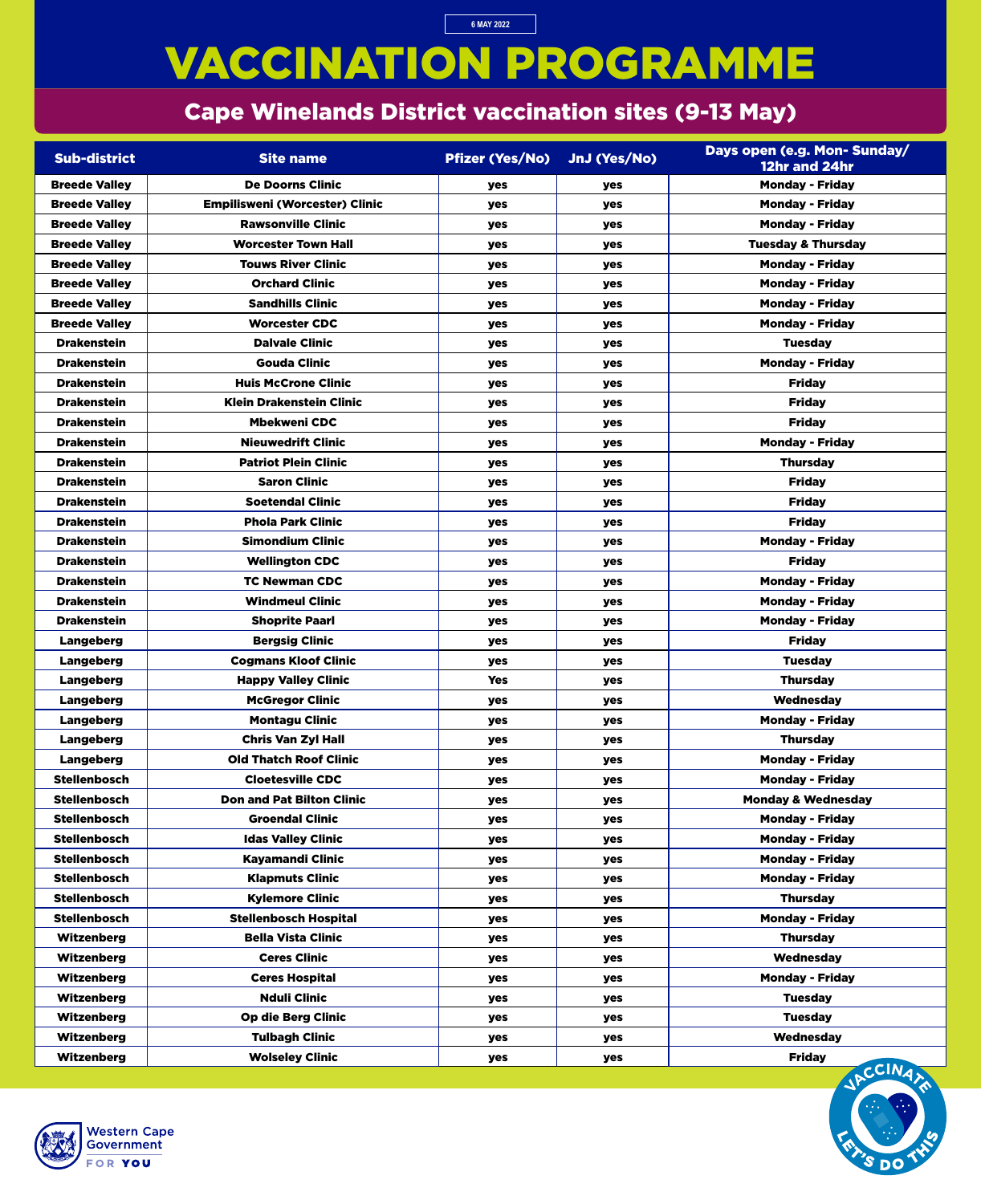# VACCINATION PROGRAMME

#### Central Karoo District vaccination sites (9-13 May)

| <b>Sub-district</b>                         | <b>Site name</b>                                   | Pfizer (Yes/No) JnJ (Yes/No) |            | Days open (e.g. Mon- Sunday/<br>12hr and 24hr |
|---------------------------------------------|----------------------------------------------------|------------------------------|------------|-----------------------------------------------|
| <b>Beaufort West</b><br><b>Municipality</b> | <b>Beaufort West Community Day Centre Outreach</b> | yes                          | yes        | <b>Friday</b>                                 |
| <b>Beaufort West</b><br><b>Municipality</b> | <b>Murraysburg Clinic</b>                          | yes                          | <b>yes</b> | <b>Friday</b>                                 |
| <b>Beaufort West</b><br><b>Municipality</b> | <b>Hillside Clinic</b>                             | yes                          | yes        | <b>Friday</b>                                 |
| <b>Beaufort West</b><br><b>Municipality</b> | <b>Kwa Mandlenkosi Clinic</b>                      | <b>Yes</b>                   | <b>Yes</b> | <b>Monday &amp; Friday</b>                    |
| <b>Beaufort West</b><br><b>Municipality</b> | <b>Nieuveldpark</b>                                | yes                          | yes        | <b>Tuesday &amp; Thursday</b>                 |
| <b>Prince Albert</b><br><b>Sub District</b> | <b>Prince Albert</b>                               | yes                          | <b>yes</b> | <b>Friday</b>                                 |
| <b>Prince Albert</b><br><b>Sub District</b> | <b>Klaarstroom</b>                                 | yes                          | yes        | <b>Monday</b><br>CCINAR                       |

=

=

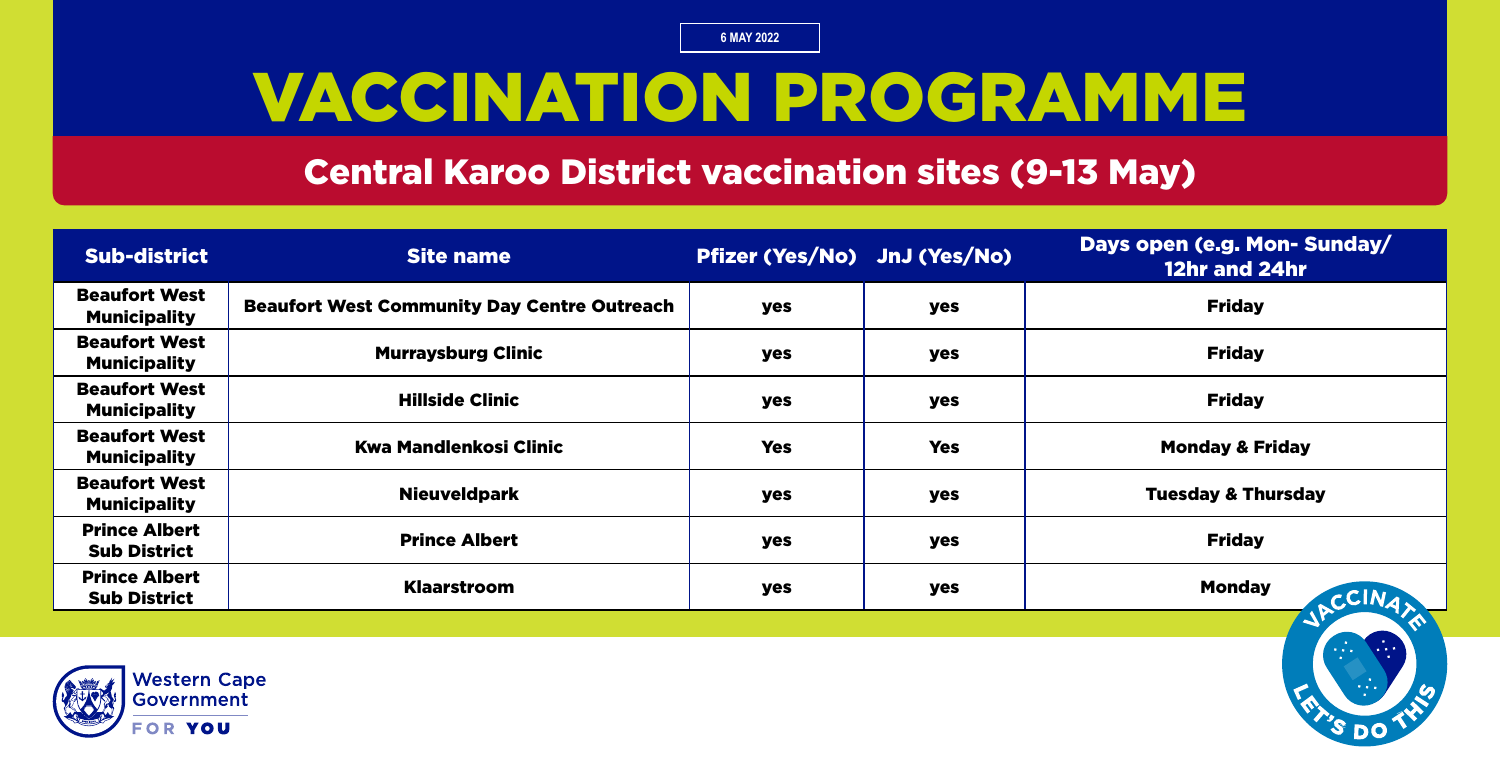# VACCINATION PROGRAMME

**6 MAY 2022**

### Garden Route District vaccination sites (9-13 May)

| <b>Sub-district</b> | <b>Site name</b>                        | <b>Pfizer (Yes/No)</b> | JnJ (Yes/No) | Days open (e.g. Mon- Sunday/<br>12hr and 24hr |
|---------------------|-----------------------------------------|------------------------|--------------|-----------------------------------------------|
| <b>Knysna</b>       | <b>Knysna Town Hall</b>                 | <b>Yes</b>             | <b>Yes</b>   | <b>Monday, Wednesday</b>                      |
| <b>Knysna</b>       | <b>Knysna Community Day Centre</b>      | <b>Yes</b>             | <b>Yes</b>   | <b>Tuesday, Wednesday &amp; Thursday</b>      |
| <b>Knysna</b>       | <b>Sedgefield Clinic</b>                | <b>Yes</b>             | <b>Yes</b>   | <b>Monday &amp; Friday</b>                    |
| <b>Knysna</b>       | <b>Khayalethu Clinic</b>                | <b>Yes</b>             | <b>Yes</b>   | Wednesday                                     |
| <b>Knysna</b>       | <b>Hornlee Clinic</b>                   | <b>Yes</b>             | <b>Yes</b>   | <b>Thursday</b>                               |
| <b>Knysna</b>       | <b>Knysna Town Clinic</b>               | <b>Yes</b>             | <b>Yes</b>   | <b>Tuesday</b>                                |
| <b>Knysna</b>       | <b>Belvidere Hotel outreach</b>         | <b>Yes</b>             | <b>Yes</b>   | <b>Tuesday</b>                                |
| <b>Bitou</b>        | <b>New Horizons Clinic</b>              | <b>Yes</b>             | <b>Yes</b>   | Wednesday                                     |
| <b>Bitou</b>        | <b>Crags Clinic</b>                     | <b>Yes</b>             | <b>Yes</b>   | <b>Thursday</b>                               |
| <b>Bitou</b>        | <b>Kwanokuthula Clinic</b>              | <b>Yes</b>             | <b>Yes</b>   | <b>Friday</b>                                 |
| <b>Bitou</b>        | <b>Kranshoek Clinic</b>                 | <b>Yes</b>             | <b>Yes</b>   | <b>Tuesday</b>                                |
| <b>Bitou</b>        | <b>Plettenberg Bay Town Clinic</b>      | yes                    | yes          | <b>Monday</b>                                 |
| George              | <b>Thembalethu CDC (Sandkraal road)</b> | <b>Yes</b>             | <b>Yes</b>   | <b>Monday - Friday</b>                        |
| George              | <b>George Central Clinic</b>            | <b>Yes</b>             | <b>Yes</b>   | <b>Monday - Friday</b>                        |
| George              | <b>Pacaltsdorp Clinic</b>               | <b>Yes</b>             | <b>Yes</b>   | <b>Monday - Friday</b>                        |
| George              | <b>Uniondale Hospital</b>               | <b>Yes</b>             | <b>Yes</b>   | <b>Monday - Friday</b>                        |
| <b>Hessequa</b>     | <b>Melkhoutfontein Satellite Clinic</b> | <b>Yes</b>             | <b>Yes</b>   | <b>Friday</b>                                 |
| <b>Hessequa</b>     | <b>Riversdale Clinic</b>                | <b>Yes</b>             | <b>Yes</b>   | <b>Monday, Tuesday and Friday</b>             |
| <b>Hessequa</b>     | <b>Albertinia Clinic</b>                | <b>Yes</b>             | <b>Yes</b>   | <b>Thursday &amp; Friday</b>                  |
| <b>Hessequa</b>     | <b>Still Bay Satellite Clinic</b>       | <b>Yes</b>             | <b>Yes</b>   | <b>Wednesday &amp; Thursday</b>               |
| <b>Hessequa</b>     | <b>Heidelberg Clinic</b>                | <b>Yes</b>             | <b>Yes</b>   | <b>Wednesday &amp; Friday</b>                 |
| <b>Kannaland</b>    | <b>Calitzdorp Clinic</b>                | <b>Yes</b>             | <b>Yes</b>   | <b>Tuesday, Wednesday &amp; Thursday</b>      |
| <b>Kannaland</b>    | <b>Ladismith Clinic</b>                 | <b>Yes</b>             | <b>Yes</b>   | <b>Monday - Friday</b>                        |
| <b>Kannaland</b>    | <b>Zoar Clinic</b>                      | <b>Yes</b>             | <b>Yes</b>   | <b>Tuesday &amp; Thursday</b>                 |
| <b>Kannaland</b>    | <b>Amalienstein Clinic</b>              | <b>Yes</b>             | <b>Yes</b>   | Wednesday                                     |
| <b>Mossel Bay</b>   | <b>Asla Clinic</b>                      | <b>Yes</b>             | <b>Yes</b>   | <b>Monday - Friday</b>                        |
| <b>Mossel Bay</b>   | <b>Alma Community Day Centre</b>        | <b>Yes</b>             | <b>Yes</b>   | <b>Monday - Friday</b>                        |
| <b>Mossel Bay</b>   | <b>Great Brak River Clinic</b>          | <b>Yes</b>             | <b>Yes</b>   | Monday, Wednesday, Thursday, Friday           |
| <b>Mossel Bay</b>   | <b>D'Almeida Community Day Centre</b>   | <b>Yes</b>             | <b>Yes</b>   | <b>Monday - Friday</b>                        |
| <b>Oudtshoorn</b>   | <b>Oudtshoorn Clinic</b>                | <b>Yes</b>             | <b>Yes</b>   | <b>Wednesday, Friday</b>                      |
| <b>Oudtshoorn</b>   | <b>Toekomsrus Clinic</b>                | <b>Yes</b>             | <b>Yes</b>   | <b>Thursday</b>                               |
| <b>Oudtshoorn</b>   | <b>Bongolethu Clinic</b>                | <b>Yes</b>             | <b>Yes</b>   | <b>Wednesday, Friday</b>                      |
| <b>Oudtshoorn</b>   | <b>Bridgeton Clinic</b>                 | <b>Yes</b>             | <b>Yes</b>   | <b>Wednesday, Friday</b>                      |
| <b>Oudtshoorn</b>   | <b>Dysselsdorp</b>                      | <b>Yes</b>             | <b>Yes</b>   | <b>Friday</b>                                 |
| Oudtshoorn          | <b>De Rust Clinic</b>                   | <b>Yes</b>             | <b>Yes</b>   | <b>Friday</b>                                 |



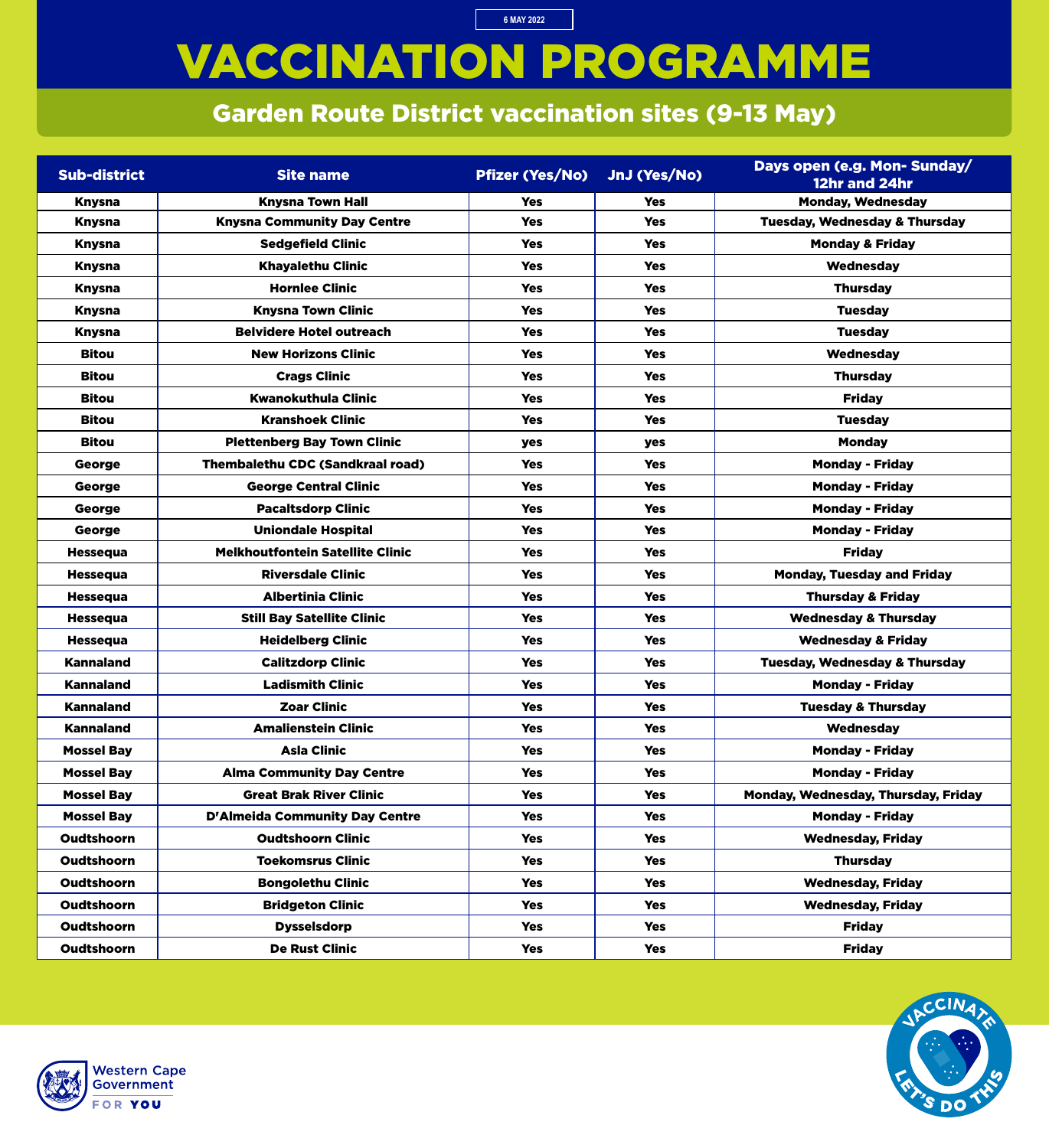# VACCINATION PROGRAMME

#### Northern/Tygerberg vaccination sites (9-13 May)

| <b>Sub-district</b> | <b>Site name</b>                         | <b>Pfizer (Yes/No)</b> | JnJ (Yes/No) | Days open (e.g. Mon- Sunday/<br>12hr and 24hr |
|---------------------|------------------------------------------|------------------------|--------------|-----------------------------------------------|
| <b>Northern</b>     | <b>Kraaifontein CHC, Cipla Container</b> | yes                    | yes          | <b>Monday - Friday</b>                        |
| <b>Northern</b>     | <b>Durbanville CDC</b>                   | <b>yes</b>             | yes          | <b>Monday, Wednesday and Friday</b>           |
| <b>Northern</b>     | <b>Bothasig CDC</b>                      | <b>yes</b>             | <b>yes</b>   | <b>Tuesday, Wednesday, Thursday</b>           |
| <b>Northern</b>     | <b>Bloekombos Clinic</b>                 | <b>yes</b>             | <b>no</b>    | <b>Wednesdays and Fridays</b>                 |
| <b>Northern</b>     | <b>Brackenfell Clinic</b>                | <b>yes</b>             | no           | <b>Monday - Friday</b>                        |
| <b>Northern</b>     | <b>Wallacedene Clinic</b>                | <b>yes</b>             | <b>no</b>    | <b>Wednesdays and Fridays</b>                 |
| <b>Tygerberg</b>    | <b>Adriaanse Clinic</b>                  | yes                    | yes          | <b>Monday - Friday</b>                        |
| <b>Tygerberg</b>    | <b>Delft South Clinic</b>                | yes                    | yes          | <b>Monday - Friday</b>                        |
| <b>Tygerberg</b>    | <b>St. Vincent CDC</b>                   | <b>yes</b>             | yes          | <b>Monday - Friday</b>                        |
| <b>Tygerberg</b>    | <b>Bishop Lavis CDC</b>                  | <b>yes</b>             | <b>yes</b>   | <b>Monday - Friday</b>                        |
| <b>Tygerberg</b>    | <b>Delft CHC</b>                         | <b>yes</b>             | <b>yes</b>   | <b>Monday - Friday</b>                        |
| <b>Tygerberg</b>    | <b>Elsies River CHC</b>                  | yes                    | yes          | <b>Monday - Friday</b>                        |
| <b>Tygerberg</b>    | <b>Ruyterwacht CDC</b>                   | <b>yes</b>             | <b>yes</b>   | <b>Wednesdays and Fridays</b>                 |
| <b>Tygerberg</b>    | <b>Bellville South</b>                   | <b>yes</b>             | <b>yes</b>   | <b>Monday - Friday</b>                        |
| <b>Tygerberg</b>    | <b>Reed Street CDC</b>                   | <b>yes</b>             | yes          | <b>Monday - Friday</b>                        |
| <b>Tygerberg</b>    | <b>Parow CDC</b>                         | <b>yes</b>             | yes          | <b>Mondays and Wednesdays</b>                 |
| <b>Tygerberg</b>    | <b>Symphony Way CDC</b>                  | <b>yes</b>             | <b>yes</b>   | <b>Monday - Friday</b>                        |
| <b>Tygerberg</b>    | <b>Ravensmead CDC</b>                    | yes                    | yes          | <b>Tuesdays and Thursdays</b>                 |
| <b>Tygerberg</b>    | Disa Hall, Tygerberg Hospital campus     | yes                    | yes          | <b>Monday - Friday</b>                        |



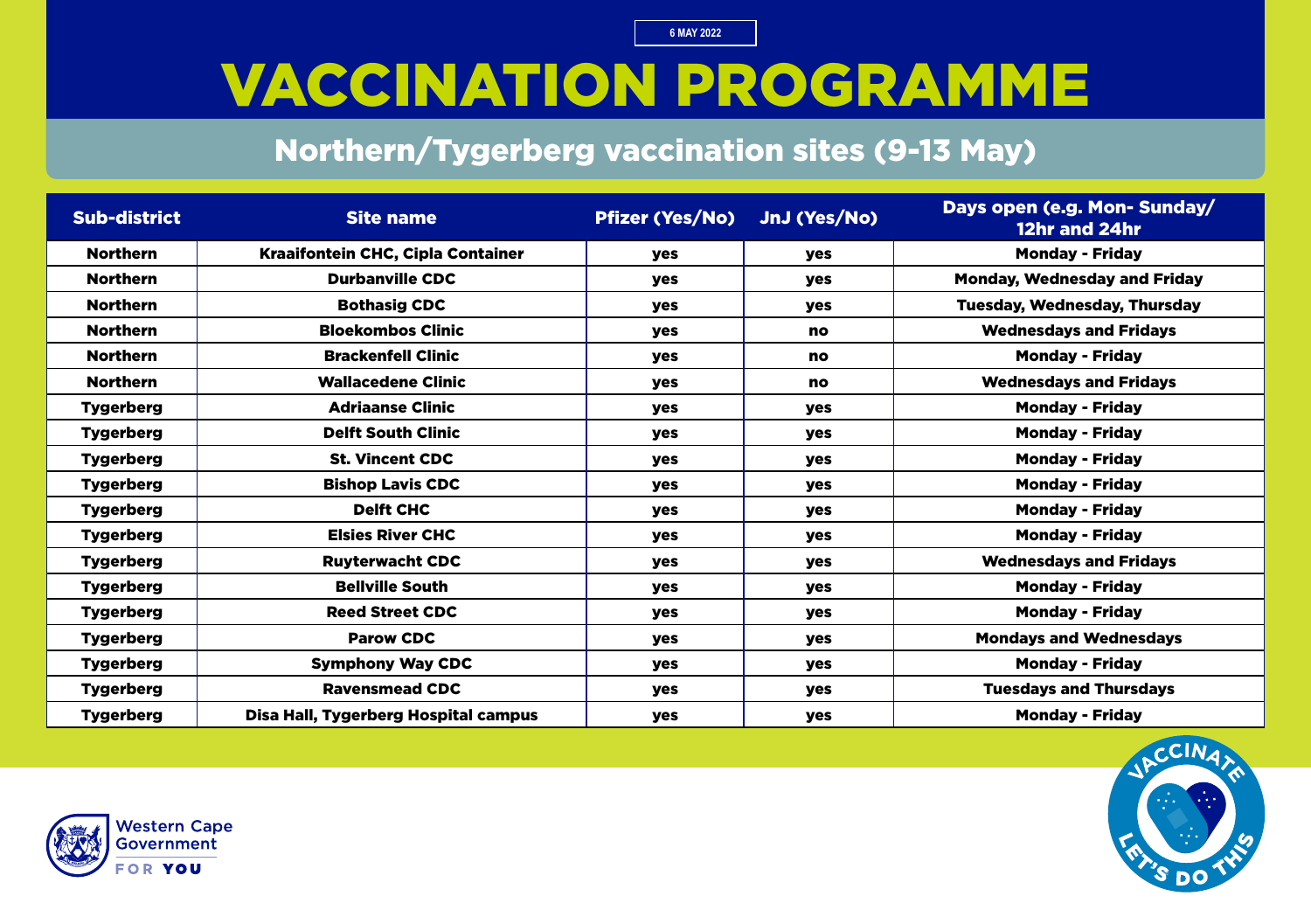# VACCINATION PROGRAMME

### Southern/Western vaccination sites (9-13 May)

| <b>Sub-district</b> | <b>Site name</b>                              | <b>Pfizer (Yes/No)</b> | JnJ (Yes/No) | Days open (e.g. Mon- Sunday/<br>12hr and 24hr |
|---------------------|-----------------------------------------------|------------------------|--------------|-----------------------------------------------|
| <b>Southern</b>     | <b>Ocean View Civic Centre</b>                | <b>yes</b>             | yes          | <b>Wednesday - Thursday</b>                   |
| <b>Southern</b>     | <b>Pelican Park CDC</b>                       | <b>yes</b>             | <b>yes</b>   | <b>Tuesdays</b>                               |
| <b>Southern</b>     | <b>Seawinds Clinic</b>                        | <b>yes</b>             | <b>yes</b>   | <b>Tuesdays</b>                               |
| <b>Southern</b>     | <b>Retreat CHC</b>                            | yes                    | <b>yes</b>   | <b>Monday - Friday</b>                        |
| <b>Southern</b>     | <b>Lotus River CHC</b>                        | <b>yes</b>             | <b>no</b>    | <b>Monday - Friday</b>                        |
| <b>Southern</b>     | <b>Lady Michaelis CDC</b>                     | <b>yes</b>             | <b>yes</b>   | <b>Monday - Friday</b>                        |
| <b>Southern</b>     | <b>DP Marais Hospital</b>                     | <b>yes</b>             | <b>yes</b>   | <b>Monday - Friday</b>                        |
| <b>Southern</b>     | <b>False Bay Hospital</b>                     | yes                    | <b>yes</b>   | <b>Monday - Friday</b>                        |
| <b>Southern</b>     | <b>Grassy Park Civic Centre</b>               | <b>yes</b>             | no           | <b>Monday - Friday</b>                        |
| <b>Southern</b>     | <b>House of Hope (Hout Bay)</b>               | <b>yes</b>             | <b>yes</b>   | <b>Monday, Wednesday and Friday</b>           |
| <b>Southern</b>     | Iziko Lobomi (Imizamo Yethu)                  | <b>yes</b>             | <b>yes</b>   | <b>Tuesday</b>                                |
| <b>Southern</b>     | <b>Hangberg Hub</b>                           | <b>Yes</b>             | yes          | <b>Thursday</b>                               |
| Western             | <b>District Six CDC</b>                       | <b>yes</b>             | <b>no</b>    | <b>Monday - Friday</b>                        |
| Western             | <b>Vanguard CHC</b>                           | yes                    | <b>yes</b>   | <b>Monday - Friday</b>                        |
| Western             | <b>Saxon Sea Community Hall</b>               | <b>yes</b>             | yes          | <b>Monday - Friday</b>                        |
| Western             | <b>New Somerset Hospital</b>                  | <b>yes</b>             | <b>yes</b>   | <b>Monday - Friday</b>                        |
| <b>Western</b>      | <b>Mamre CDC</b>                              | <b>yes</b>             | <b>yes</b>   | <b>Monday - Friday</b>                        |
| Western             | <b>Kensington CDC</b>                         | yes                    | <b>no</b>    | <b>Monday - Friday</b>                        |
| Western             | <b>Du Noon CHC</b>                            | <b>yes</b>             | no           | <b>Monday - Friday</b>                        |
| Western             | <b>UCT Community of Hope Vaccination Site</b> | yes                    | yes          | <b>Monday - Friday</b>                        |
| Western             | <b>Maitland CDC</b>                           | <b>yes</b>             | yes          | <b>Monday - Friday</b>                        |



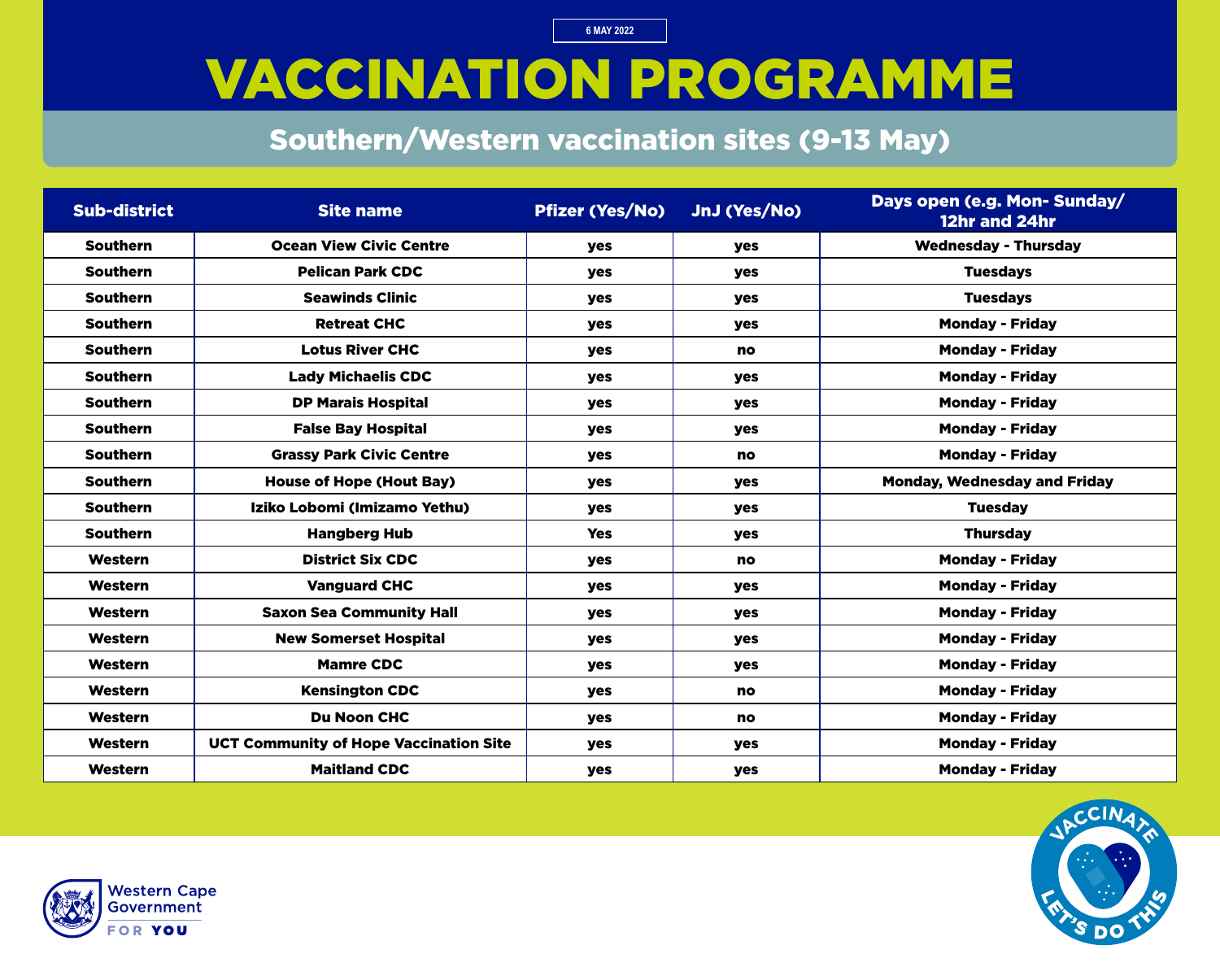### VACCINATION PROGRAMME

Eastern/Khayelitsha vaccination sites (9-15 May)

| <b>Sub-district</b> | <b>Site name</b>                         | <b>Pfizer (Yes/No)</b> | JnJ (Yes/No) | Days open (e.g. Mon- Sunday/<br>12hr and 24hr |
|---------------------|------------------------------------------|------------------------|--------------|-----------------------------------------------|
| <b>Eastern</b>      | <b>Dr Ivan Tomms CDC</b>                 | <b>Yes</b>             | <b>Yes</b>   | <b>Monday - Friday</b>                        |
| <b>Eastern</b>      | <b>Charles Morkel Hall</b>               | <b>Yes</b>             | <b>Yes</b>   | <b>Monday - Friday</b>                        |
| <b>Eastern</b>      | <b>Eerste River Hospital</b>             | <b>Yes</b>             | <b>Yes</b>   | <b>Monday - Friday</b>                        |
| <b>Eastern</b>      | <b>Gustrouw CDC</b>                      | <b>Yes</b>             | <b>Yes</b>   | <b>Monday - Friday</b>                        |
| <b>Eastern</b>      | <b>Helderberg Hospital</b>               | <b>Yes</b>             | <b>Yes</b>   | <b>Monday - Friday</b>                        |
| <b>Khayelitsha</b>  | Khayelitsha (Site B) CHC Cipla Container | <b>Yes</b>             | <b>Yes</b>   | <b>Monday - Saturday</b>                      |
| <b>Khayelitsha</b>  | <b>Khayelitsha Hospital</b>              | <b>Yes</b>             | <b>Yes</b>   | <b>Monday - Friday</b>                        |
| <b>Eastern</b>      | <b>Kleinvlei Recreational Hall</b>       | <b>Yes</b>             | <b>Yes</b>   | <b>Monday-Friday</b>                          |
| <b>Eastern</b>      | <b>Macassar CDC</b>                      | <b>Yes</b>             | <b>Yes</b>   | <b>Monday - Friday</b>                        |
| <b>Eastern</b>      | <b>Mfuleni CDC</b>                       | <b>Yes</b>             | <b>Yes</b>   | <b>Monday - Friday</b>                        |
| <b>Khayelitsha</b>  | <b>Michael Mapongwana CDC</b>            | <b>Yes</b>             | <b>Yes</b>   | <b>Monday - Friday</b>                        |
| <b>Khayelitsha</b>  | <b>Nolungile CDC</b>                     | <b>Yes</b>             | <b>Yes</b>   | <b>Monday - Friday</b>                        |
| <b>Eastern</b>      | <b>Nomzamo CDC</b>                       | <b>Yes</b>             | <b>Yes</b>   | <b>Monday - Friday</b>                        |
| <b>Eastern</b>      | <b>Strand CDC</b>                        | <b>Yes</b>             | yes          | <b>Monday-Friday</b>                          |



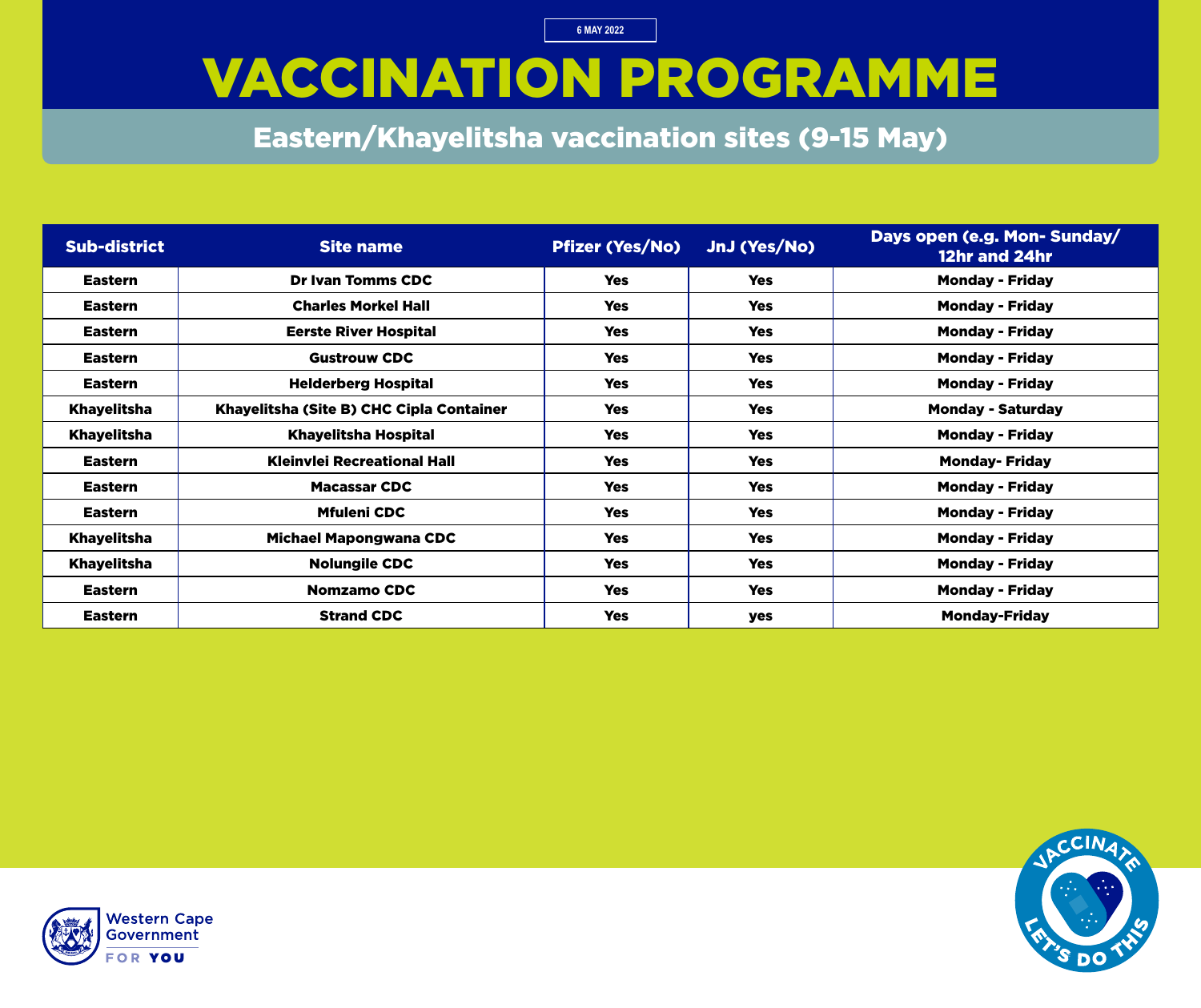### VACCINATION PROGRAMME

#### Klipfontein/Mitchells Plain vaccination sites (9-15 May)

| <b>Sub-district</b>    | <b>Site name</b>                         | Pfizer (Yes/No) JnJ (Yes/No) |            | Days open (e.g. Mon-Sunday/<br>12hr and 24hr |
|------------------------|------------------------------------------|------------------------------|------------|----------------------------------------------|
| <b>Mitchells Plain</b> | <b>Cross Roads CDC</b>                   | <b>Yes</b>                   | <b>Yes</b> | <b>Monday - Friday</b>                       |
| <b>Klipfontein</b>     | <b>Heideveld CDC</b>                     | <b>Yes</b>                   | <b>Yes</b> | <b>Monday - Friday</b>                       |
| <b>Klipfontein</b>     | <b>Gugulethu CHC</b>                     | <b>Yes</b>                   | <b>Yes</b> | <b>Monday - Sunday</b>                       |
| <b>Mitchells Plain</b> | <b>Inzame Zabantu CDC</b>                | <b>Yes</b>                   | <b>Yes</b> | <b>Monday - Friday</b>                       |
| <b>Klipfontein</b>     | <b>Nyanga CDC</b>                        | <b>Yes</b>                   | <b>Yes</b> | <b>Monday - Friday</b>                       |
| <b>Klipfontein</b>     | Dr Abdurahman CDC                        | <b>Yes</b>                   | <b>Yes</b> | <b>Monday - Friday</b>                       |
| <b>Klipfontein</b>     | <b>Hanover Park CDC</b>                  | <b>Yes</b>                   | <b>Yes</b> | <b>Monday - Sunday</b>                       |
| <b>Mitchells Plain</b> | <b>Mitchells Plain CHC</b>               | <b>Yes</b>                   | <b>Yes</b> | <b>Monday - Sunday</b>                       |
| <b>Mitchells Plain</b> | <b>Mitchells Plain District Hospital</b> | <b>Yes</b>                   | <b>Yes</b> | <b>Monday - Friday</b>                       |